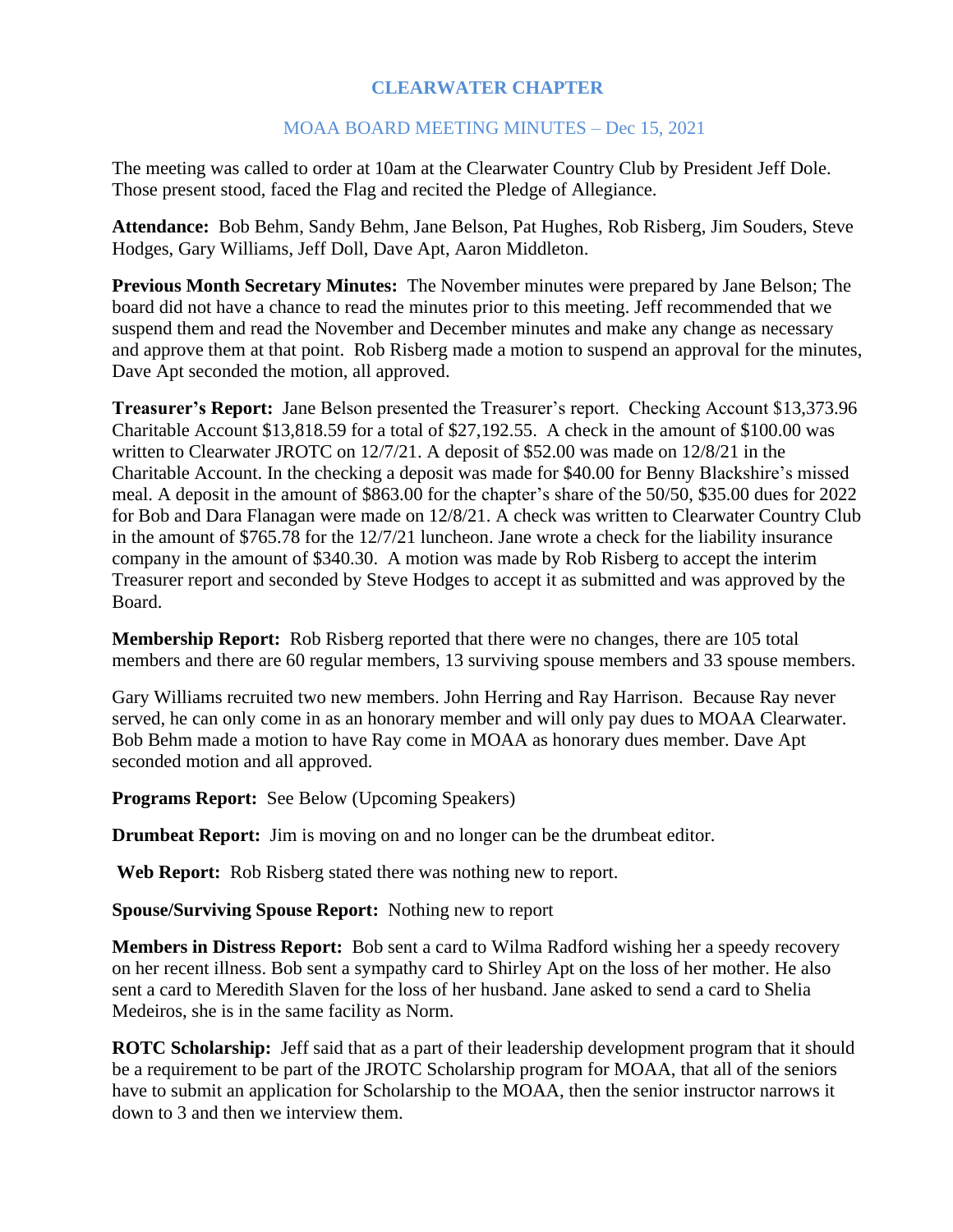Steve spoke with Sgt. Major Finaren about the cadets. Jane gave a check to Steve for \$100.00 for the Clearwater HS for their participation in the Pearl Harbor event.

**Legislative Liaison:** Dave gave us dates to go to the K9 Partners for photos, they are: Monday December  $20<sup>th</sup>$ , Tuesday January 4<sup>th</sup>, Thursday January 6<sup>th</sup>, and Wednesday January 12<sup>th</sup>. It is in Springhill and classes start at 10:00. Jeff will get back to Dave on a date that is good, Jeff will let us all know so we can make plans to go.

**Old Business:** Bob did go to the IRS and got a run around again; he spoke with Ms. Thompson and she couldn't help him and didn't know why he was sent to her. She suggested to do the 990 N form, she gave him the forms to fill out. Steve is going to fill out the forms. Jeff and Steve will take care of it. Jeff suggested that we should contact Congressman Bilirakis, Dave said he would talk to his staff, Bob will send all material to Dave.

#### **Any Other old Business?**

## **New Business:**

Steve distributed flyers for the golf tournament and a letter to start soliciting for donations. We also need to give receipts to donors.

Jane recommended that we give 20% tip for our luncheons, Pat Hughes made a motion to give 20% to the waitress for our luncheons. Jim Souders seconded and all approved.

Pat and Jane recommended that we give Maria our waitress at Clearwater Country Club a \$75.00 bonus. A motion was made by Bob Behm and seconded by Rob Risberg. All approved.

Jeff recommends Aaron Middleton to be the drumbeat editor. A motion was made by Jim Souders to have Aaron Middleton be our new editor, Jane seconded the motion and all approved. Aaron Middleton is our new drumbeat editor. If needed we will buy the software for Aaron.

Upcoming events: Mercer Insurance annual renewal, Jane paid the bill. / January Communication award is due February 1<sup>st</sup>; Jeff will take care of it. / MOAA Foundation Community Grant, February 20th / Storming the Hill, March / LOE Awards, May

Guy Roberts expressed interest on being on the board, if we brought Guy on, we could put him as 2<sup>nd</sup> Vice President and he would move to 1st Vice President when Gary Willliams becomes President.

#### **Any other New Business?**

Sandy Behm stated that this coming year will be her last as being Secretary, will stay to the end of Jeff's term.

Trifold Brochure**:** If we can get an electronic form and get some copies and see if we want it as a board.

Chapter Polo Shirts: Jeff had a MOAA Clearwater polo shirt on and he is going to bring it to the membership at the luncheon to determine if the members want them.

**Can I have Motion to Adjourn:** Meeting adjourned at 11:28am. A motion was made by Bob Behm and seconded by Steve Hodges, all approved.